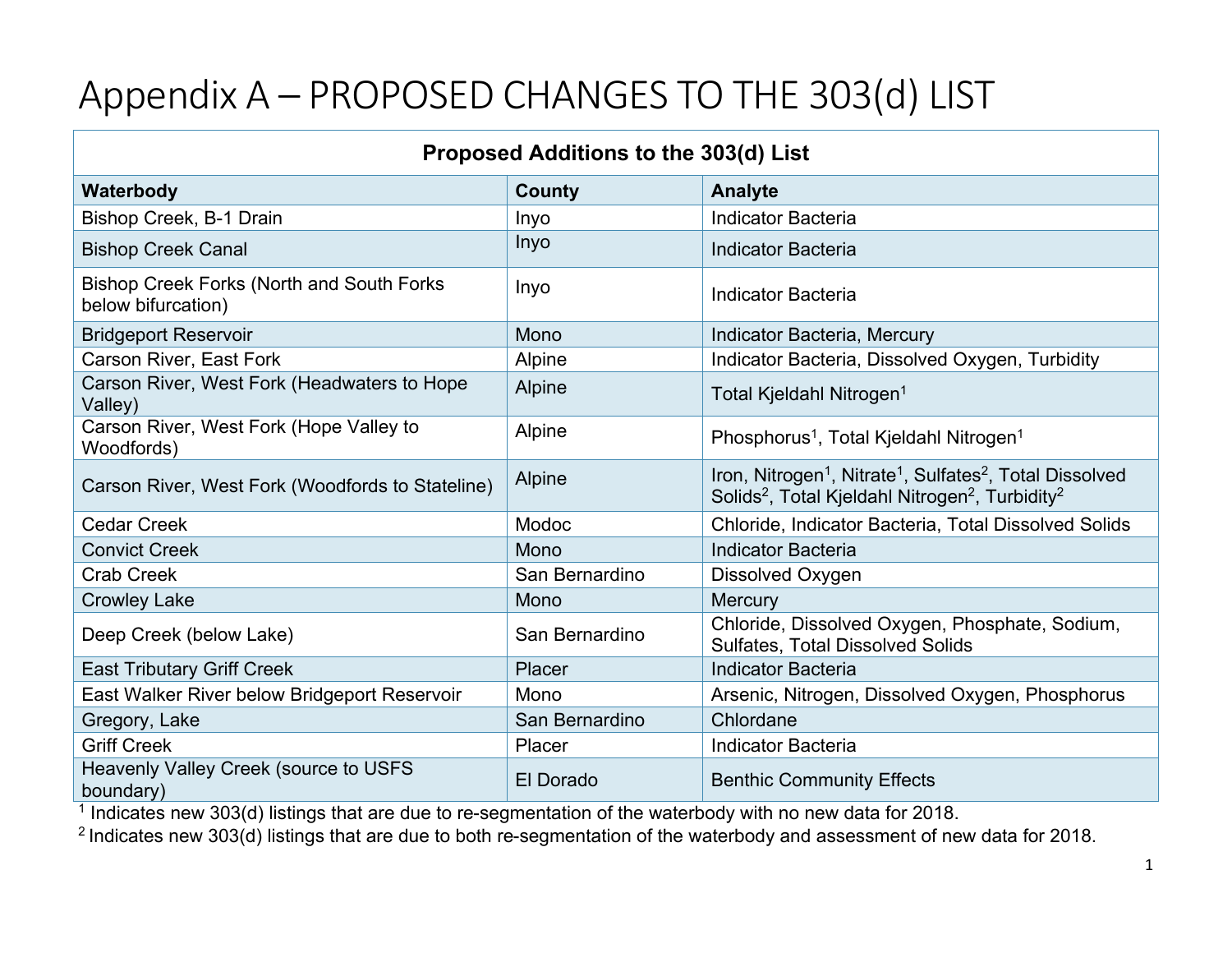## **Proposed Additions to the 303(d) List**

| Waterbody                                                 | <b>County</b>      | <b>Analyte</b>                                  |
|-----------------------------------------------------------|--------------------|-------------------------------------------------|
| <b>Hilton Creek</b>                                       | Mono               | <b>Total Dissolved Solids</b>                   |
| <b>Holcomb Creek</b>                                      | San Bernardino     | Fluoride, Sulfates                              |
| <b>Horseshoe Meadow Creek</b>                             | Inyo               | <b>Indicator Bacteria</b>                       |
| <b>Horton Creek</b>                                       | Mono               | <b>Indicator Bacteria</b>                       |
| Hot Creek (Mono County)                                   | <b>Mono County</b> | Boron, Chloride, Indicator Bacteria, Mercury    |
| Hot Creek (Walker)                                        | <b>Mono County</b> | <b>Indicator Bacteria</b>                       |
| Hot Creek, unknown tributary                              | <b>Mono County</b> | <b>Indicator Bacteria</b>                       |
| <b>Hot Springs Creek</b>                                  | <b>Alpine</b>      | <b>Total Dissolved Solids</b>                   |
| Jensen Slu                                                | Lassen             | <b>Indicator Bacteria</b>                       |
| <b>LA Aqueduct Diversion</b>                              | Inyo               | Turbidity                                       |
| <b>Little Truckee River</b>                               | Sierra and Nevada  | <b>Indicator Bacteria</b>                       |
| <b>Little Walker River</b>                                | Mono               | <b>Indicator Bacteria</b>                       |
| Lone Pine Creek (Inyo County)                             | Inyo               | <b>Indicator Bacteria</b>                       |
| <b>Long Valley Creek</b>                                  | Sierra and Lassen  | <b>Indicator Bacteria</b>                       |
| Mammoth Creek (Old Mammoth Rd. to Hwy 395)                | Mono               | Indicator Bacteria, Dissolved Oxygen, Phosphate |
| Mammoth Creek (Twin Lakes outlet to Old<br>Mammoth Rd)    | Mono               | <b>Total Dissolved Solids</b>                   |
| <b>Markleeville Creek</b>                                 | Alpine             | Indicator Bacteria, Total Dissolved Solids      |
| <b>Martis Creek</b>                                       | Nevada             | Phosphorus                                      |
| McGee Creek                                               | Mono               | Phosphate                                       |
| Mid-branch Buckeye Creek                                  | Mono               | <b>Indicator Bacteria</b>                       |
| <b>Milberry Creek</b>                                     | Alpine             | <b>Indicator Bacteria</b>                       |
| Mill Creek (tributary to W. Walker River)                 | Mono               | <b>Indicator Bacteria</b>                       |
| Mojave River (Mojave Forks Reservoir to Upper<br>Narrows) | San Bernardino     | Sodium, Sulfates                                |
| Mojave River (Upper Narrows to Lower Narrows)             | San Bernardino     | Manganese, Dissolved Oxygen, Sodium             |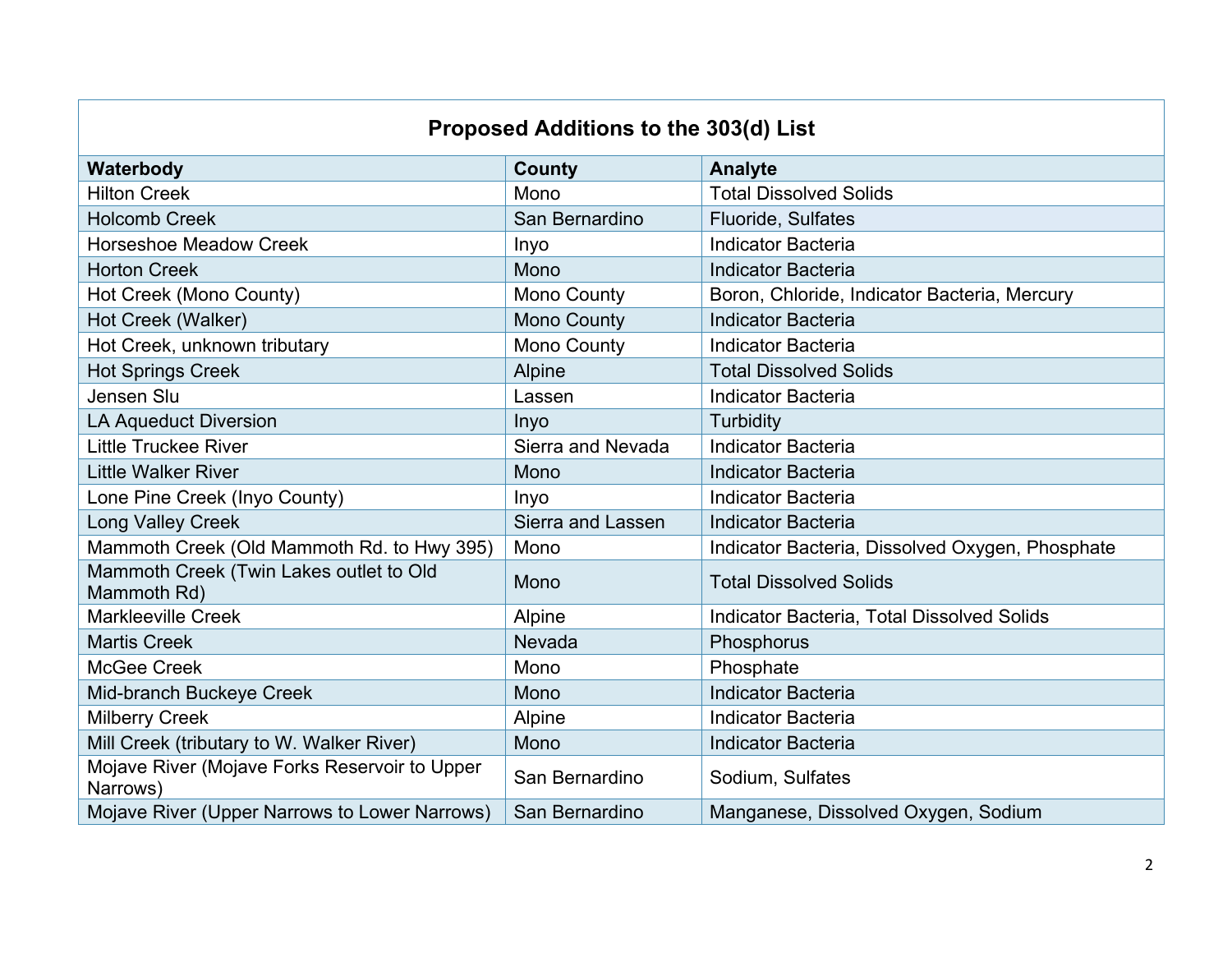| Proposed Additions to the 303(d) List           |                                      |                                                                                             |  |  |  |
|-------------------------------------------------|--------------------------------------|---------------------------------------------------------------------------------------------|--|--|--|
|                                                 |                                      |                                                                                             |  |  |  |
| Waterbody                                       | <b>County</b>                        | <b>Analyte</b>                                                                              |  |  |  |
| Owens River (Long HA)                           | Mono                                 | <b>Indicator Bacteria</b>                                                                   |  |  |  |
| <b>Owens River (Upper)</b>                      | Mono and Inyo                        | Indicator Bacteria, Sodium                                                                  |  |  |  |
| Palmdale Lake                                   | Los Angeles                          | <b>Dieldrin</b>                                                                             |  |  |  |
| Pine Creek (Inyo County)                        | Inyo                                 | <b>Indicator Bacteria</b>                                                                   |  |  |  |
| <b>Red Lake Creek</b>                           | Alpine                               | <b>Total Dissolved Solids</b>                                                               |  |  |  |
| <b>Reversed Creek</b>                           | Mono                                 | <b>Indicator Bacteria</b>                                                                   |  |  |  |
| Robinson Creek (Barney Lake to Twin Lakes)      | Mono                                 | Nitrogen                                                                                    |  |  |  |
| <b>Round Valley Creek</b>                       | Inyo                                 | <b>Indicator Bacteria</b>                                                                   |  |  |  |
| <b>Sardine Creek</b>                            | Mono                                 | <b>Indicator Bacteria</b>                                                                   |  |  |  |
| <b>Sheep Creek</b>                              | San Bernardino                       | <b>Dissolved Oxygen</b>                                                                     |  |  |  |
| Spainhower Anchor Ranch Ditch                   | Inyo                                 | Turbidity                                                                                   |  |  |  |
| <b>Susan River, Headwaters to Willard Creek</b> | Lassen                               | Chloride, Phosphorus                                                                        |  |  |  |
| Susan River, Willard Creek to Susanville        | Lassen                               | Indicator Bacteria, Nitrogen                                                                |  |  |  |
| Susan River, Susanville to Honey Lake           | Lassen                               | Boron, Indicator Bacteria, Nitrogen, Sodium,<br>Sulfates, Total Dissolved Solids, Turbidity |  |  |  |
| <b>Topaz Lake</b>                               | Mono                                 | <b>Indicator Bacteria</b>                                                                   |  |  |  |
| <b>Tributary to Mill Creek</b>                  | Mono                                 | <b>Total Dissolved Solids</b>                                                               |  |  |  |
| Trout Creek (above Hwy 50)                      | El Dorado                            | Turbidity                                                                                   |  |  |  |
| <b>Truckee River</b>                            | Placer, Nevada, and<br><b>Sierra</b> | <b>Nitrate</b>                                                                              |  |  |  |
| Truckee River, Upper (below Christmas Valley)   | El Dorado                            | <b>Indicator Bacteria</b>                                                                   |  |  |  |
| Virginia Creek                                  | Mono                                 | <b>Indicator Bacteria</b>                                                                   |  |  |  |
| <b>Ward Creek</b>                               | Placer                               | Turbidity                                                                                   |  |  |  |
| West Fork Mojave River below Silverwood         | San Bernardino                       | Chloride, Sodium, Sulfates, Total Dissolved Solids                                          |  |  |  |
| <b>West Walker River</b>                        | Mono                                 | Phosphorus, Total Dissolved Solids, Turbidity                                               |  |  |  |
| <b>Wolf Creek (Alpine County)</b>               | Alpine                               | <b>Indicator Bacteria</b>                                                                   |  |  |  |